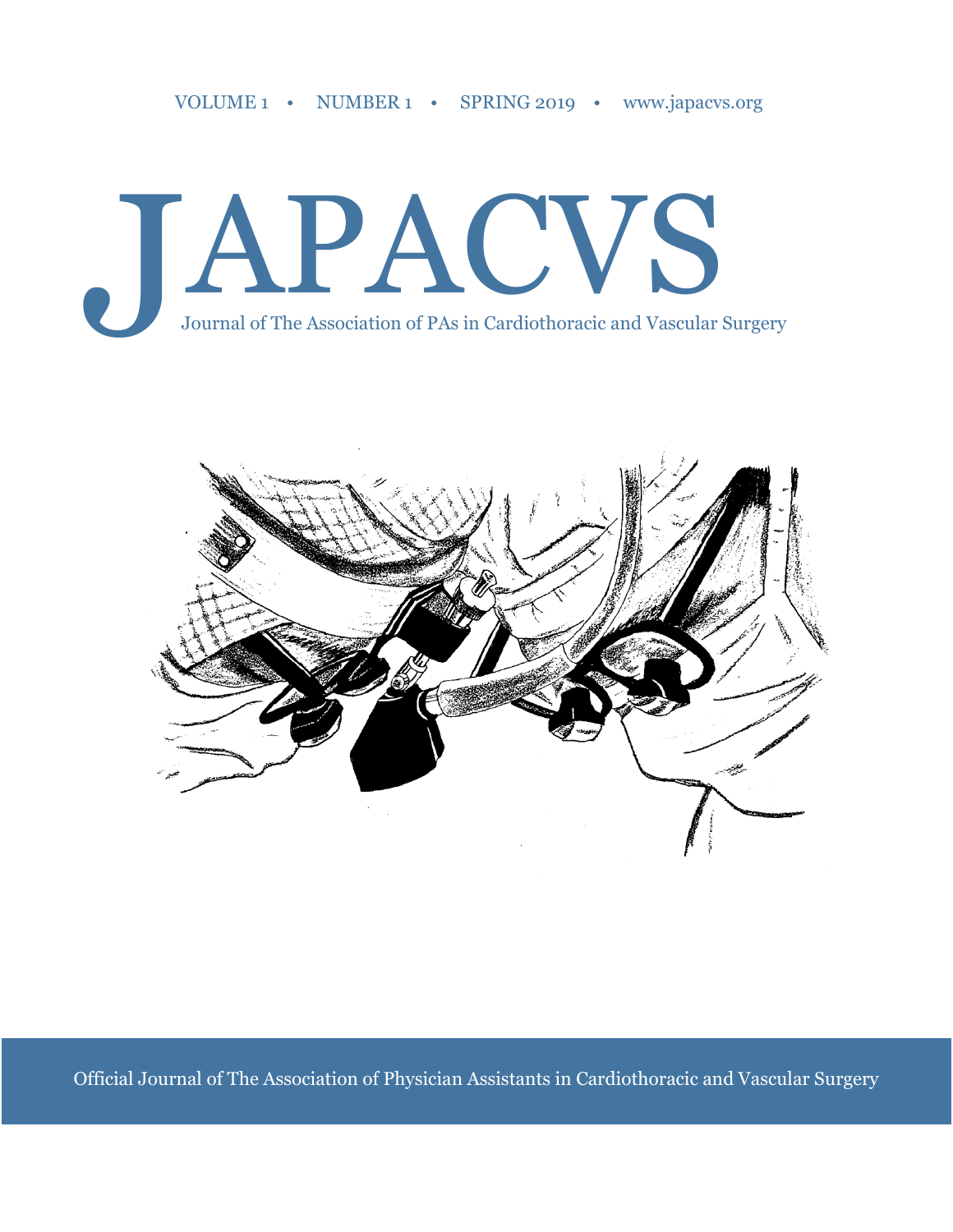#### **Contents**

Editorial

 **5 Raison D'etre** David J. Bunnell, MSHS, PA-C – Editor-in-Chief

Prospective Randomized Trial

 **7 Prospective Evaluation of a Simplified System for Endoscopic Vein Harvest** JoAnn Montecalvo, MPAS, PA-C; Shawn J. Sussman, PA-C; Nona Chen, PA-C; Albert K. Chin, MD; Scott L. Schubach, MD, FACS, FACC

Case Report

 **17 Peripartum Cardiomyopathy Presenting with Syncope Followed by Cardiac Arrest.**

Stephen A. Devries, MPAS, PA-C; Darrell Newman, MD; Casey Clements, MD, PhD

Literature Review

 **26 Practicing Medicine in the Digital Age: Patient Privacy and Social Media** Kimberly Mackey, MPAS, PA-C

Special APACVS Section

- **30 APACVS Education Task Force Report**  Dustin Bartlett, PA-C; David J. Bunnell, MSHS, PA-C; Karen Calcaño, PA-C; Michael Doll, PA-C; Danica Fascella, PA-S; David E. Lizotte, PA-C; Aaron Morton, PA-C; Kimberly Sweet, PA-C.
- 35 The Interview **Five Questions for Jonathan Sobel, DMSc, MBA, PA-C, DFAAPA, FAPACVS**

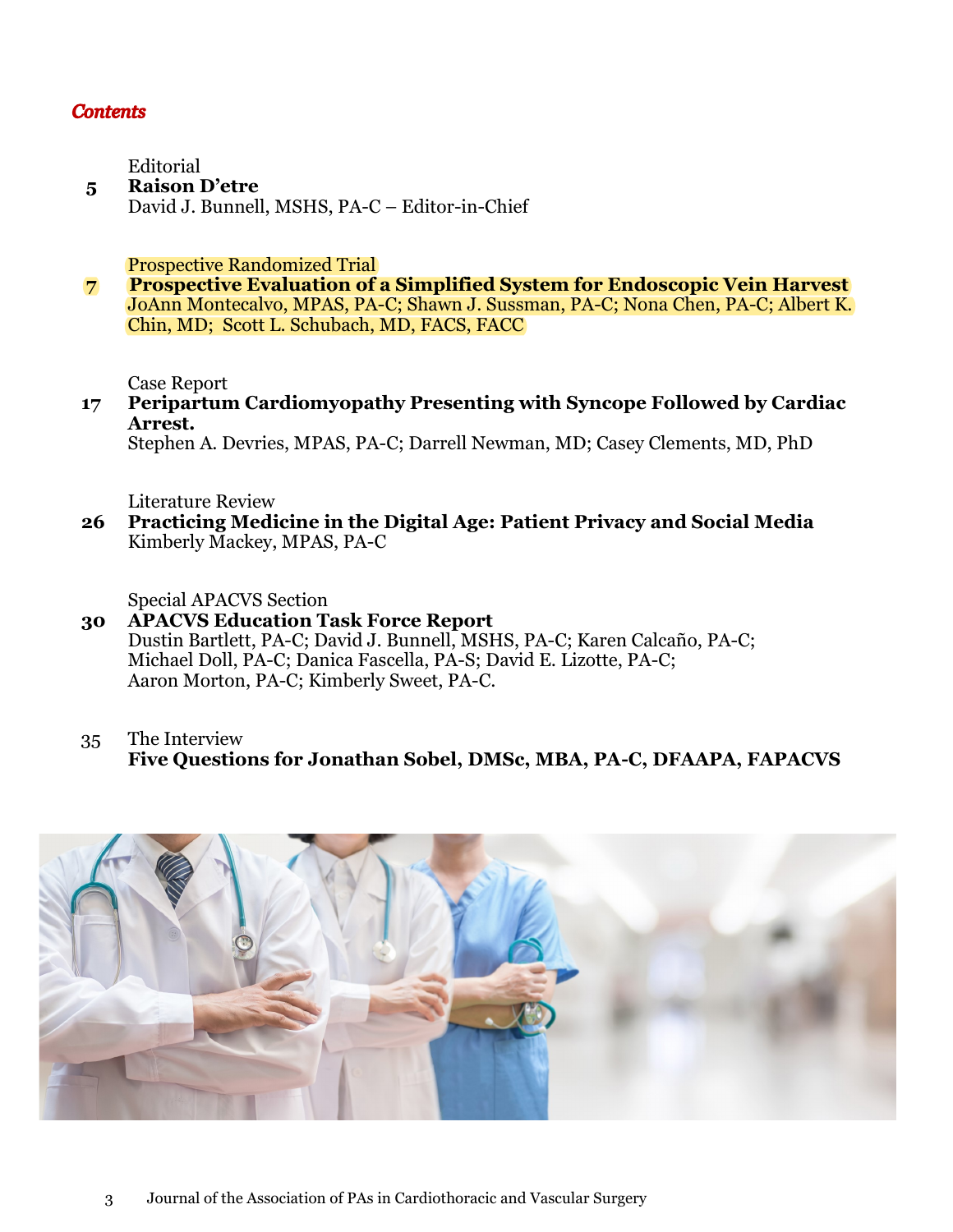# **Peer Reviewed Content**

# **Prospective Evaluation of a Simplified System for Endoscopic Vein Harvesting.**

JoAnn Montecalvo<sup>1</sup>, MPAS, PA-C; Shawn J. Sussman<sup>2</sup>, PA-C; Nona Chen<sup>2</sup>, PA-C, Albert K. Chin3; M.D., Scott L. Schubach4, M.D., FACS, FACC

<sup>1</sup>Director of Clinical Operations, NYU Winthrop Hospital, 259 First Street, Mineola, NY 11501, 2Thoracic and Cardiovascular Surgery, NYU Winthrop Hospital, 259 First Street, Mineola, NY 11501, 3Chief Innovation Officer, Saphena Medical Inc., 1100 Industrial Rd., Suite 16, San Carlos, CA 94070,4Chairman of the Department of Thoracic and Cardiovascular Surgery, NYU Winthrop University Hospital, 259 First Street, Mineola, NY 1150

Corresponding Author: JoAnn Montecalvo, MPAS, PA-C, NYU Winthrop University Hospital, 259 First Street, Mineola, NY 11501. E-mail address: [Jo](mailto:Joann.Montecalvo@nyulangone.org)[ann.Montecalvo@nyulangone.org](mailto:Joann.Montecalvo@nyulangone.org) Telephone: 516-663-9279

PA Montecalvo is a member of the JAPACVS Editorial Board.

#### **Abstract**

**Background:** Simplified instrumentation has been developed to perform endoscopic vein harvesting (EVH) for coronary revascularization.

**Objective:** This study was performed to measure differences in conduit properties and technique parameters of simplified versus conventional EVH instrumentation.

**Methods:** A prospective randomized trial was conducted in 42 coronary bypass patients at NYU Winthrop University Medical Center. Consecutive patients underwent EVH using either a simplified device or conventional instrumentation. Three clinicians each performed fourteen harvests (seven with each device). Recorded parameters included: (1) number of grafts, (2) harvested vein length, (3) number of tributaries, (4) number of graft repairs, (5) presence of char on transected tributaries, (6) incision length, (7) subcutaneous bleeding, (8) drain requirement, (9) intraluminal thrombus, (10) ACT at harvest time, and (11) vein harvest time. Differences were analyzed between individual clinicians, and for overall parameters.

**Results:** A highly significant difference in tributary charring was observed (3 versus 18) samples,  $P < 0.0001$ ). No significant differences were observed in vein graft repairs ( $P = 1.0$ ), incidence of bleeding (P = 0.66), average harvesting time (P  $\geq$  0.83), or average harvested vein length  $(P = 1.0)$ .

**Conclusion:** Based on the results of this study, it appears that adoption of a simplified endoscopic vein harvesting device entails a limited learning curve, and enhanced thermal limitation may be achieved during tributary transection.

#### **Keywords**

Endoscopic vein harvest, thermal spread, C-ring, graft quality, char, bipolar energy, high density current

7 Journal of the Association of PAs in Cardiothoracic and Vascular Surgery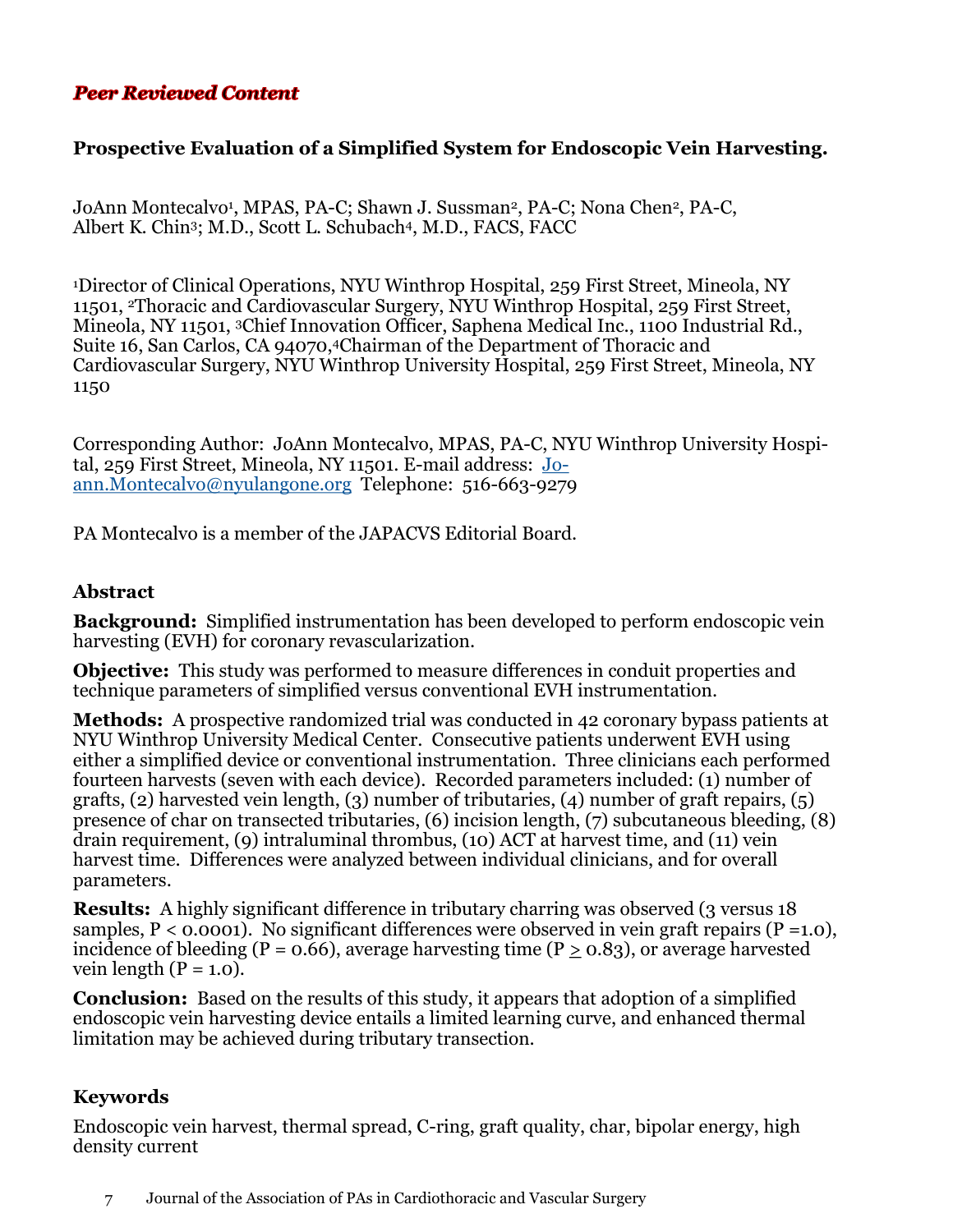# **Introduction**

Endoscopic harvesting of the greater saphenous vein (EVH) for coronary artery revascularization has been recognized as the standard of care for over a decade. In 2005, the consensus panel of the International Society of Minimally Invasive Cardiothoracic Surgery (ISMICS) stated that "EVH should be the standard of care for patients who require saphenous vein grafts for coronary revascularization".<sup>1</sup> Although vein quality and graft patency in endoscopically harvested conduit have been questioned in a retrospective analysis of data from the PREVENT-IV trial<sup>2</sup>, a meta-analysis of 267,525 patients considering only data from randomized trials found no statistical difference in mortality, adverse cardiac events, vein graft stenosis or graft occlusion between EVH and OVH (open vein harvest) at a median follow-up of 2.6 years.<sup>3</sup>

Striving for improved conduit quality should be paramount in the mind of clinicians performing endoscopic vein harvesting for coronary artery revascularization. Simplified instrumentation has been developed to facilitate endoscopic vessel harvesting for both experienced and novice practitioners (Venapax®, Saphena Medical, Inc., West Bridgewater, MA). The instrument reduces the number of moving parts in the device to minimize graft manipulation, and it employs a cautery element that applies localized high density current to the tributary to achieve ligation with limited corresponding adjacent energy conduction. The device utilizes conventional endoscopic guided conical tip dissection under carbon dioxide gas insufflation, with bipolar cautery blades retracted into the cannula body during the dissection process (Figure 1). The blades are extended out of the cannula for tributary cautery and transection (Figure 2), following isolation of the vein from surrounding subcutaneous connective tissue. In lieu of the traditional ring retractor that rides along the adventitial surface of the vein during EVH, the device provides vein retraction with directed placement of the conical tip on the vein trunk during tributary transection. The atraumatic nature of conical tip application to the adventitial surface of the vein was demonstrated by histological and immunehistochemical studies conducted on the first nine patients undergoing tapered tip dissection in the United States.<sup>4</sup> Removal of the ring retractor potentially avoids inadvertent avulsion of unrecognized tributaries, and decreases the exertion of shear force on venous adventitia during axial ring movement. Tributary cautery is performed by forward extension of two elongated blades. The movable blade contains a sharp cutting edge, and it rotates with respect to the stationary anvil blade. As the pair of blades is advanced forward and rotated to close down on the tributary, bipolar cautery is applied to seal the branch vessel (Figure 3). The sharp edge of the movable blade exhibits an exceedingly small surface area of contact with the tributary. The entire energy output of the electrosurgical generator is delivered to this minute contact area, leading to conduction of high density current into tissue that causes instantaneous desiccation and sealing of the tributary. Energy delivery to the cautery blades is governed by the logic programmed into the electrosurgical generator, and energy delivery is interrupted upon a significant rise in tissue impedance. Controlled cessation of delivered bipolar energy avoids prolonged tissue heating leading to tissue charring and lateral thermal spread. Vein dissection and tributary transection are conducted within a closed insufflated tunnel. Gas insufflation is infused via a soft flexible silicone rubber port, to avoid vein compression and venous stasis.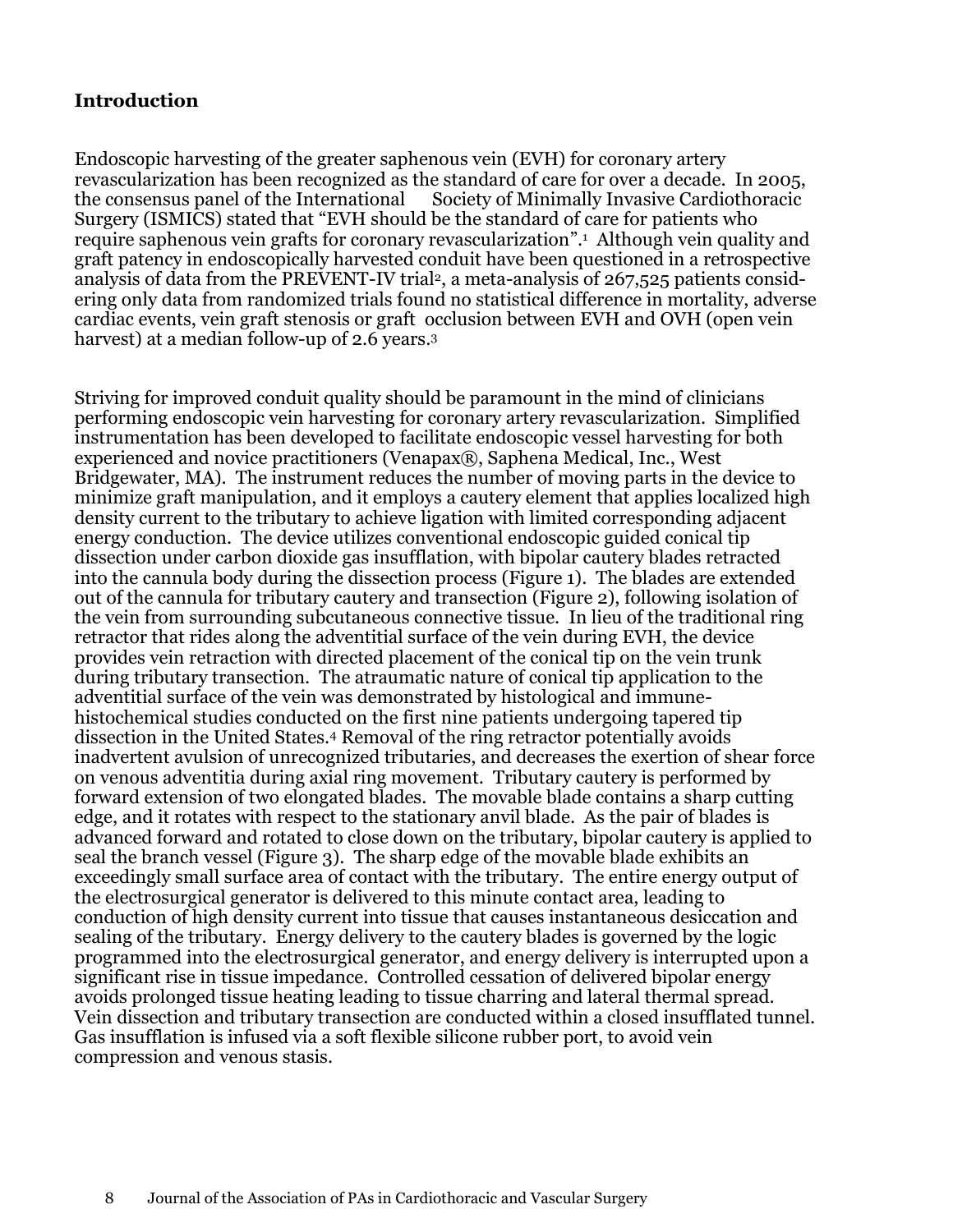

Figure 1. Simplified Device Tip The bipolar electrocautery blades are retracted into the cannula.



Figure 2. Cutting Blade Extension The bipolar electrocautery blades are shown in an extended configuration.



Figure 2. Cutting Blade Extension The bipolar electrocautery blades are shown in an extended configuration.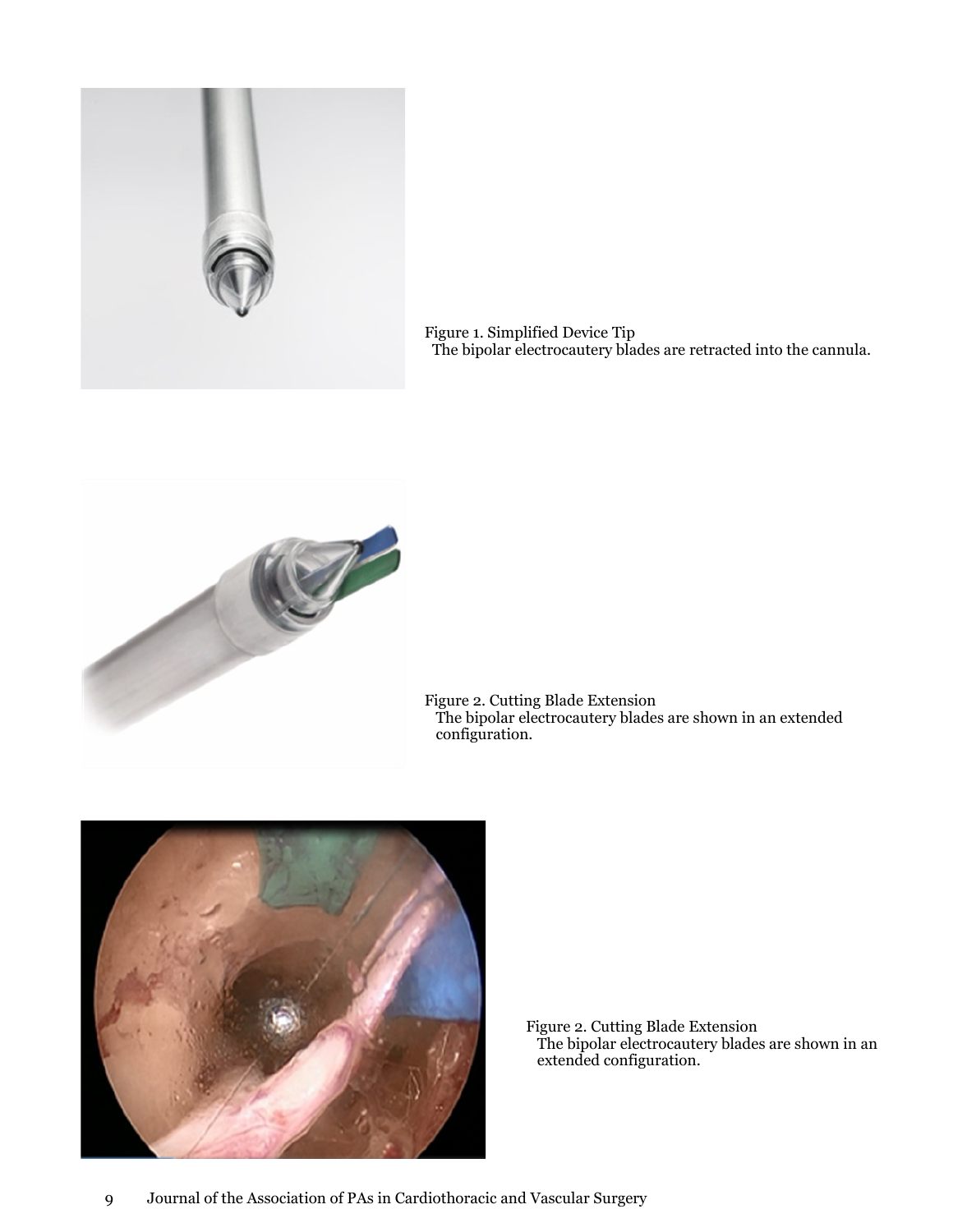# **Methods**

In an attempt to determine whether endoscopic vein harvesting with simplified instrumentation results in observable differences in the harvesting process or graft properties, a prospective randomized trial was conducted in 42 patients undergoing coronary artery revascularization at Winthrop University Medical Center between May 22<sup>nd</sup> and September 1st 2017. A random number generator was utilized to rank order consecutive patients, with even numbered patients undergoing endoscopic vein harvesting using simplified instrumentation (Venapax® device, Saphena Medical, West Bridgewater, MA), and odd numbered patients undergoing endoscopic vein harvesting using conventional instrumentation (VasoView HemoPro2® device, Maquet Cardiovascular, Wayne, NJ). Three clinical vein harvesters participated in the study, with each participant performing fourteen harvests (seven with each device). Two of the harvesters were very seasoned EVH practitioners, having performed over 5,000 and 3,000 EVH procedures using the conventional device, respectively; while the remaining harvester was less experienced, with a total EVH background of 200 procedures. One experienced EVH operator had previously performed 150 harvests with the simplified instrumentation, while the other two clinicians were novice users of the simplified system, each having performed ten cases with the device prior to initiation of the study. The study was approved by the NYU Winthrop University Hospital Institutional Review Board, NYU Winthrop University Hospital Study Trial Registration Number: 1055915-2, approved May 11, 2017, and patient consent was obtained prior to the procedure. Fisher's exact tests were conducted on 2x2 contingency tables of the resultant continuous data.

#### **Procedure**

Endoscopic vein harvesting was performed in a conventional manner, via a skin incision at or slightly above the knee to isolate the greater saphenous vein. Low dose heparin was not administered prior to vein harvesting. The procedure was performed under carbon dioxide gas insufflation in a closed tunnel at approximately 10 mm Hg of insufflation pressure and a low flow rate of 6 liters per minute. The length of greater saphenous vein harvested was determined by the anticipated number of required coronary grafts. Conical tip dissection was followed by tributary sealing and transection. Following removal of the vein from the lower extremity, transected tributaries were clipped flush with the vein trunk, and needed repairs were performed with 7-0 Prolene monofilament suture upon venous distention with heparinized saline.

#### **Data Collection**

Data was collected in this study with the objective of evaluating functional characteristics of the two endoscopic vein harvesting devices, and the resultant gross morphology of the harvested conduits. The following surgical parameters were recorded during each procedure: (1) number of grafts required, (2) length of harvested vein, (3) number of tributaries encountered, (4) number of reparative graft interventions required, (5) presence of charring on transected tributaries, (6) skin incision length, (7) bleeding observed in subcutaneous tunnel, (8) requirement for a subcutaneous drain, (9) presence of intraluminal thrombus, (10) ACT (activated clotting time) at the time of harvest, and (11) vein harvest time.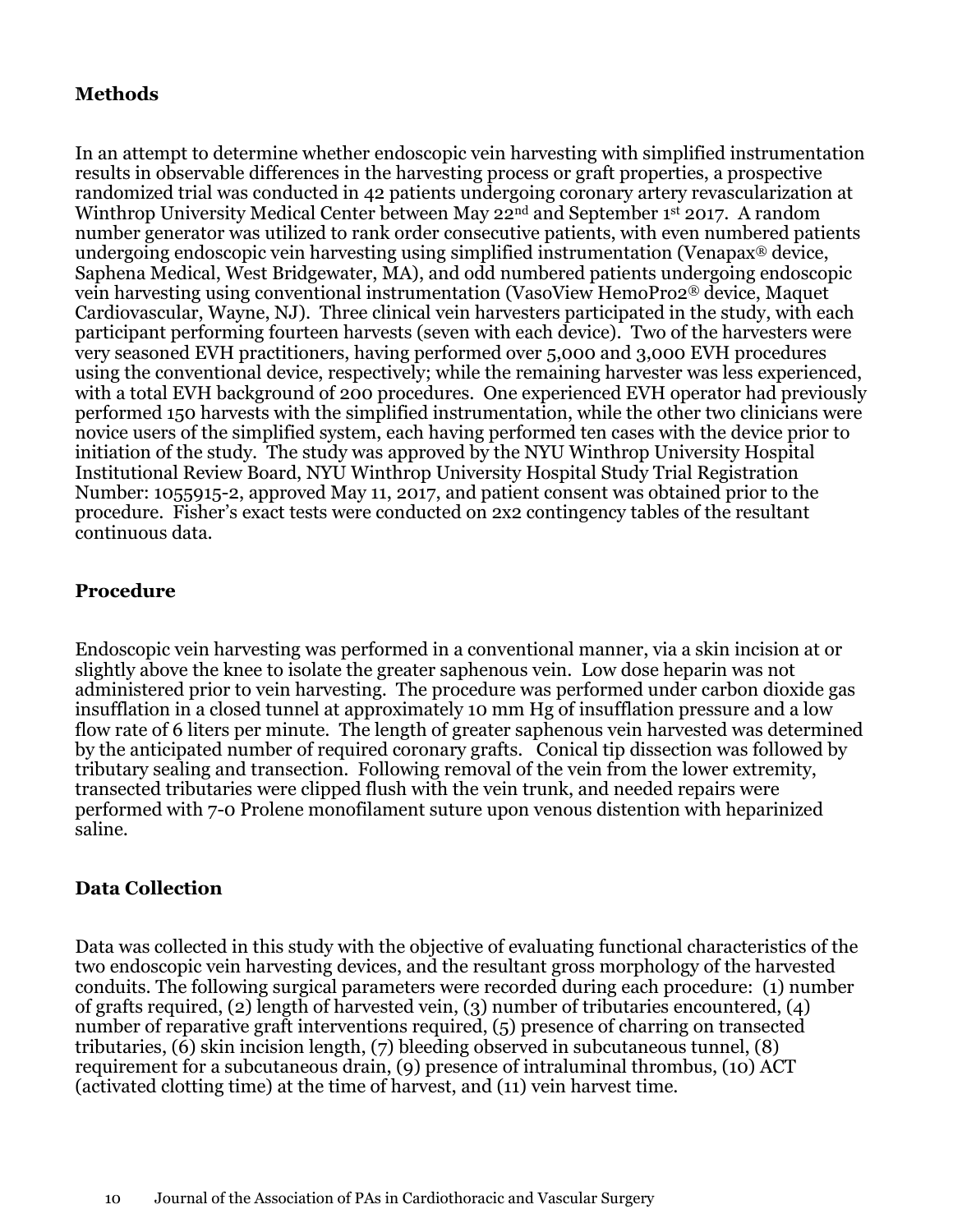### **Statistical Analysis**

Fisher's exact tests were conducted on 2x2 contingency tables of the resultant continuous data, performed with software provided by GraphPad Software (La Jolla, CA). Potential significant difference between individual clinicians was analyzed, as well as potential significant differences in overall parameters.

#### **Results**

The results obtained in this study are summarized in Table 1. A highly significant difference in charring was observed during tributary ligation  $(P < 0.0001)$ . No significant differences were observed in the number of interventions required to repair the vein graft between the two devices among individual harvesters, or in the overall analysis  $(P = 1.0)$ . The incidence of bleeding associated with endoscopic vein harvesting was not significant ( $P = 0.66$ ) between the two devices. Average harvesting time and average vein length harvested both did not exhibit significant differences, nor did skin incision lengths. No retained clot was observed in any vein endoscopically harvested with either system in this study. The ACTs measured at time of harvest were all in the normal non-anticoagulated range, between 92 – 117 seconds, with a mean ACT of 102 seconds.

| Variable                    | Traditional Cannula | <b>Simplified Device</b> | P        |  |  |  |  |
|-----------------------------|---------------------|--------------------------|----------|--|--|--|--|
| Procedures, n               | 21                  | 21                       |          |  |  |  |  |
|                             |                     |                          |          |  |  |  |  |
| <b>Tributary Charring</b>   | 18                  | 3                        | < 0.0001 |  |  |  |  |
|                             |                     |                          |          |  |  |  |  |
| Number of Interventions     |                     |                          |          |  |  |  |  |
| Harvester 1                 | $\overline{2}$      | $\mathbf{1}$             | 0.61     |  |  |  |  |
| Harvester 2                 | 3                   | $\mathbf{1}$             | 0.64     |  |  |  |  |
| Harvester 3                 | $\mathbf{O}$        | $\overline{2}$           | 0.23     |  |  |  |  |
| Overall                     | $\overline{5}$      | $\overline{4}$           | 1.0      |  |  |  |  |
|                             |                     |                          |          |  |  |  |  |
| <b>Bleeding in Tunnel</b>   | 4                   | $\overline{2}$           | 0.66     |  |  |  |  |
|                             |                     |                          |          |  |  |  |  |
| Average Harvest Times (min) |                     |                          |          |  |  |  |  |
| Harvester 1                 | 43.57               | 35.71                    | 1.0      |  |  |  |  |
| Harvester 2                 | 18.71               | 17.57                    | 0.83     |  |  |  |  |
| Harvester 3                 | 30.71               | 25.0                     | 1.0      |  |  |  |  |
|                             |                     |                          |          |  |  |  |  |
| Average Vein Length (cm)    |                     |                          |          |  |  |  |  |
| Harvester 1                 | 40.21               | 36.07                    | 1.0      |  |  |  |  |
| Harvester 2                 | 38.4                | 35.0                     | 1.0      |  |  |  |  |
| Harvester 3                 | 45.7                | 36.5                     | 1.0      |  |  |  |  |

|  | Table 1. Parameters Evaluated for Traditional and Simplified EVH Devices |  |
|--|--------------------------------------------------------------------------|--|
|  |                                                                          |  |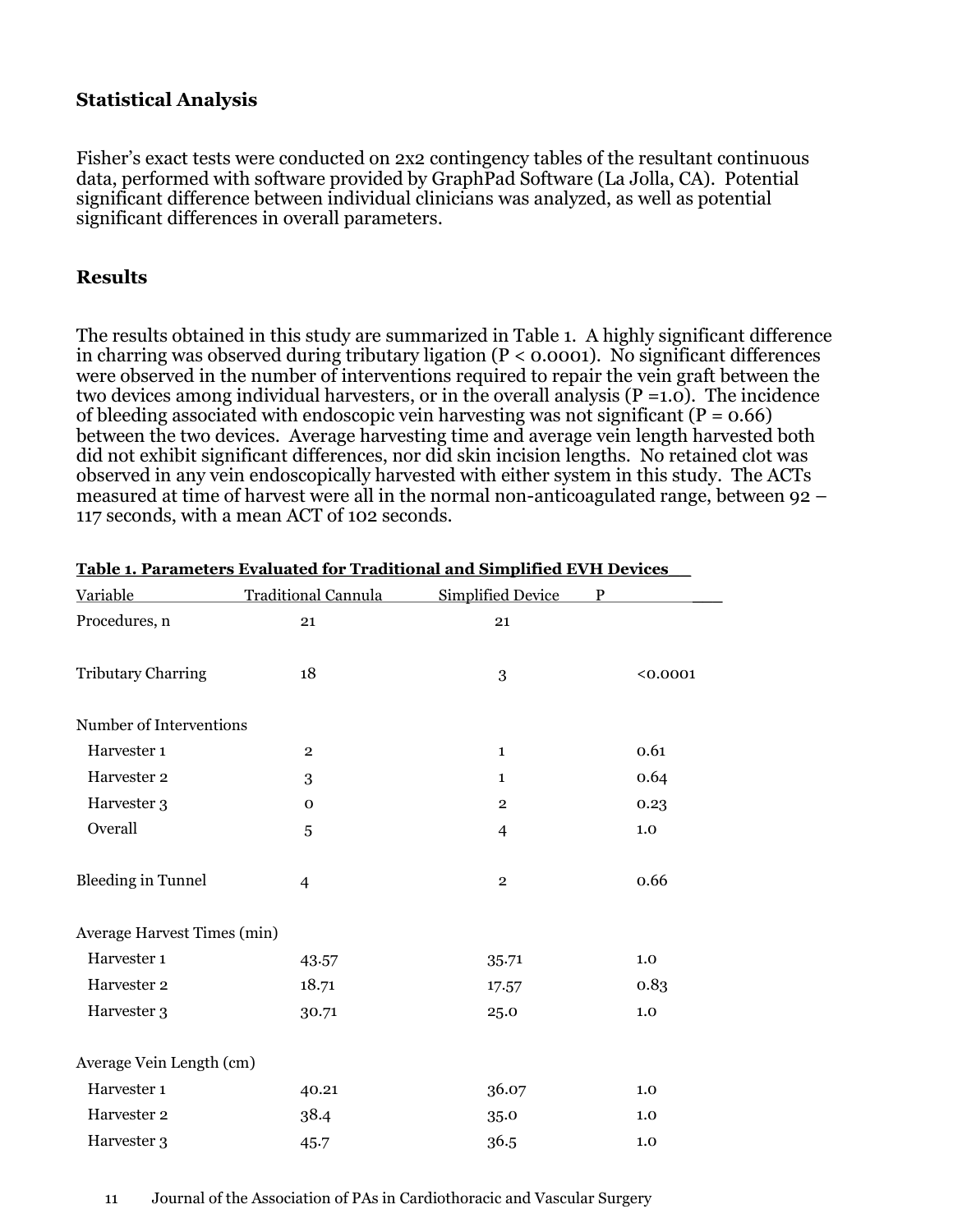# **Discussion**

The technique of endoscopic vein harvesting during coronary artery revascularization was initially performed with the intention of decreasing the significant morbidity associated with open extraction of the greater saphenous vein. Historically, open saphenous vein harvesting resulted in incisional wound healing complications in as high as 24% to 44% of bypass patients.5,6 With EVH, the incidence of lower extremity wound complications has decreased dramatically, and statistically significant decreases in postoperative leg wound infection persist in more recent prospective randomized trials comparing EVH and open vessel harvesting 7,8,9. Efforts to ameliorate saphenous vein harvest site incisional complications must be coupled with advancements in atraumatic conduit procurement, as enhanced graft longevity is the primary objective in vein graft procurement. Thermal and mechanical vein injuries that occur during the course of endoscopic harvest are postulated to be responsible elements that may reduce graft patency.10 In this study, a highly significant decrease in charring was observed with the simplified system upon tributary sealing and transection (3 samples versus 18 samples,  $P < 0.0001$ . Thermal energy has been proposed to cause endothelial injury leading to intimal hyperplasia and graft stenosis. In a study comparing graft patency between EVH and open harvest for lower extremity bypass in critical limb ischemia, Eid<sup>10</sup> found that graft stenosis in the EVH group was more commonly seen in the body of the bypass graft, likely at the site of cauterization of large branches; whereas in the open harvest group, it was generally localized to the anastomosis. In this peripheral vascular study, the requirement for long vein graft lengths in lower extremity bypass magnified the importance of even a single compromise to the vein due to thermal conduction or mechanical error. In coronary artery bypass procedures, shorter graft length requirements may allow exclusion of an injury site in the central portion of the vein. Anatomical considerations also affect the propensity for vein graft thermal injury. Krishnamoorthy<sup>11</sup> observes that many side branches are cut very short in two situations – one, near the popliteal area due to superficial leg veins; and two, in patients with thin legs due to surrounding dense fibrous tissue. Short branch transection may lead to thermal injury on the vessel wall. With the simplified harvest cannula, the dot corresponding to the distal conical tip is placed on the lateral aspect of the vein during tributary sealing, ensuring an 8 mm distance between the cautery site and the vein wall. The axially confined movement of the bipolar cautery blades assists with tributary takedown in tight and superficial situations. The C-ring retractor of the traditional device deviates laterally upon extension, and an enlarged harvesting tunnel is required for proper manipulation. In confined spaces with a high number of branch vessels, such as the popliteal region, C-ring retractor use may result in inadvertent tributary avulsion.

Another important finding in this study is the absence of significant difference between the two devices in the following categories: (1) tributary avulsion rate; (2) the incidence of bleeding in the harvest tunnel;  $(3)$  the time associated with vein harvesting; and  $(4)$  the length of vein harvested. This finding is significant due to the fact that two out of three harvesters were novice users of the simplified device, with each novice user limited to a ten case prior experience with the new cannula. Tributary avulsion and shortened tributary transection sites occur more prominently during the learning curve of novice EVH practitioners.12,13 It is estimated a one hundred case learning curve is associated with the traditional system14. This extended learning curve is necessitated by the large number of manipulations required to harvest a vein using the conventional cannula. With the traditional endoscopic cannula, tributary ligation and transection encompasses the following steps: (1) Extension of the C-ring retractor up and over each tributary; (2) Rotation of the Cring to position it onto the vein trunk distal to the tributary; (3) Advancement of the heat sealing device and rotation of the jaws to place them in an orthogonal orientation to the tributary; (4) Activation of the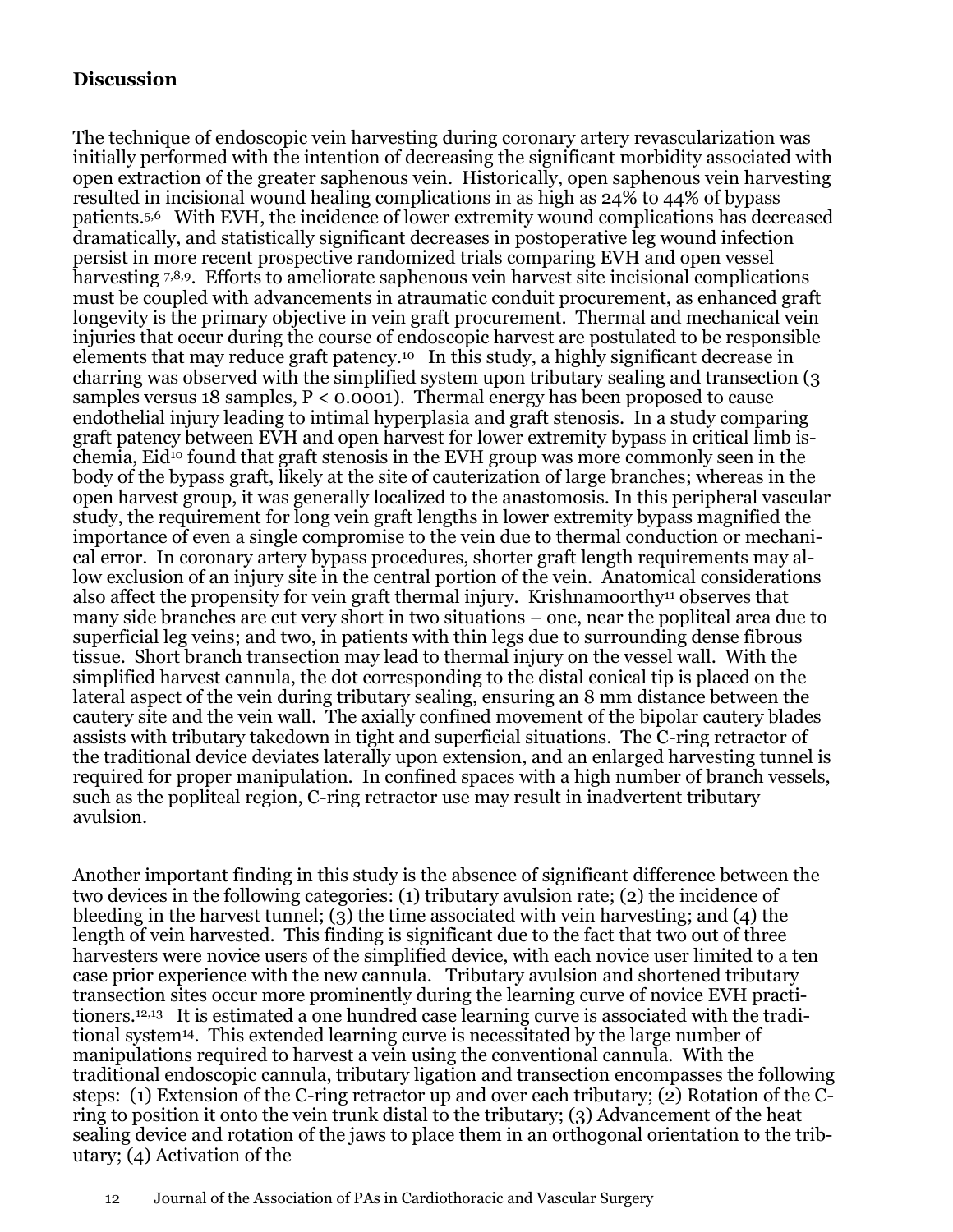heating element to seal the tributary; and (5) Rotation and axial translation of the heat sealing device to transect the tributary. Not only the number of manipulations associated with each tributary takedown, but also the mandatory endoscopic hand-eye coordination required to be facile with the technique led to the protracted learning curve associated with the traditional system. The arduous process of EVH assimilation by harvesters in training has been singled out as a relevant factor in the graft quality associated with endoscopic versus open vein harvesting.<sup>11,14,15</sup> Removal of the C-ring retractor in the simplified harvesting device serves two purposes: One, it decreases the learning curve associated with EVH, as placement of the conventional device within the subcutaneous tunnel is complicated by the lateral deviation of the C-ring as it is extended from the cannula, effectively truncating the endoscopic working cavity. Two, it removes the component of shear force exerted on the graft adventitia as the C-ring is applied to the vein in an axial fashion during the harvesting procedure. With the simplified system, the cannula remains centered within the insufflated subcutaneous tunnel, and required control manipulation is reduced to the following three steps: (1) Extension of the paired cutting blades; (2) Rotation to close the cutting blades while simultaneously apply bipolar cautery energy; and (3) Distal translation of the closed blades to transect the cauterized tributary. Early experience with the simplified system suggests a learning curve reduction from one hundred procedures down to approximately ten procedures.

The primary impetus for a simplified EVH device is to improve graft quality and longevity, not only with harvesters undergoing the learning curve of the technique, but also with experienced clinicians. Decreasing the number of moving parts and control elements in the harvesting cannula correspondingly reduces the number of touch points on the vessel, hopefully leading to consistent, superior graft quality.

Mechanical vein graft injury may have obvious manifestations such as tributary avulsion, vein dissection or graft perforation. Less obvious injury may occur with vein traction or vein torsion sustained during the harvesting procedure. In this study, the incidence of tributary avulsion was not different between the two devices, even with the novice users of the simplified device. It is theorized that a reduction in the degree of mechanical vein manipulation that occurs with the simplified system may translate to a more physiologic conduit; and anecdotally, enhanced vein distention has been observed during graft preparation following endoscopic extraction with the simplified cannula compared with the traditional device. However, verification of this observation awaits future study with microscopic evaluation of graft endothelial morphology.

#### **Conclusion**

In summary, in a prospective, randomized study comparing the morphologic characteristics of greater saphenous vein endoscopically harvested using a simplified system versus the traditional cannula, a significant decrease in the number of thermally induced, charred tributaries was observed with the new system. We believe that this decrease in observed thermal injury translates into enhanced graft quality. The limited learning curve associated with the device will hopefully lead to increased adoption with superior clinical results in terms of conduit quality and graft patency.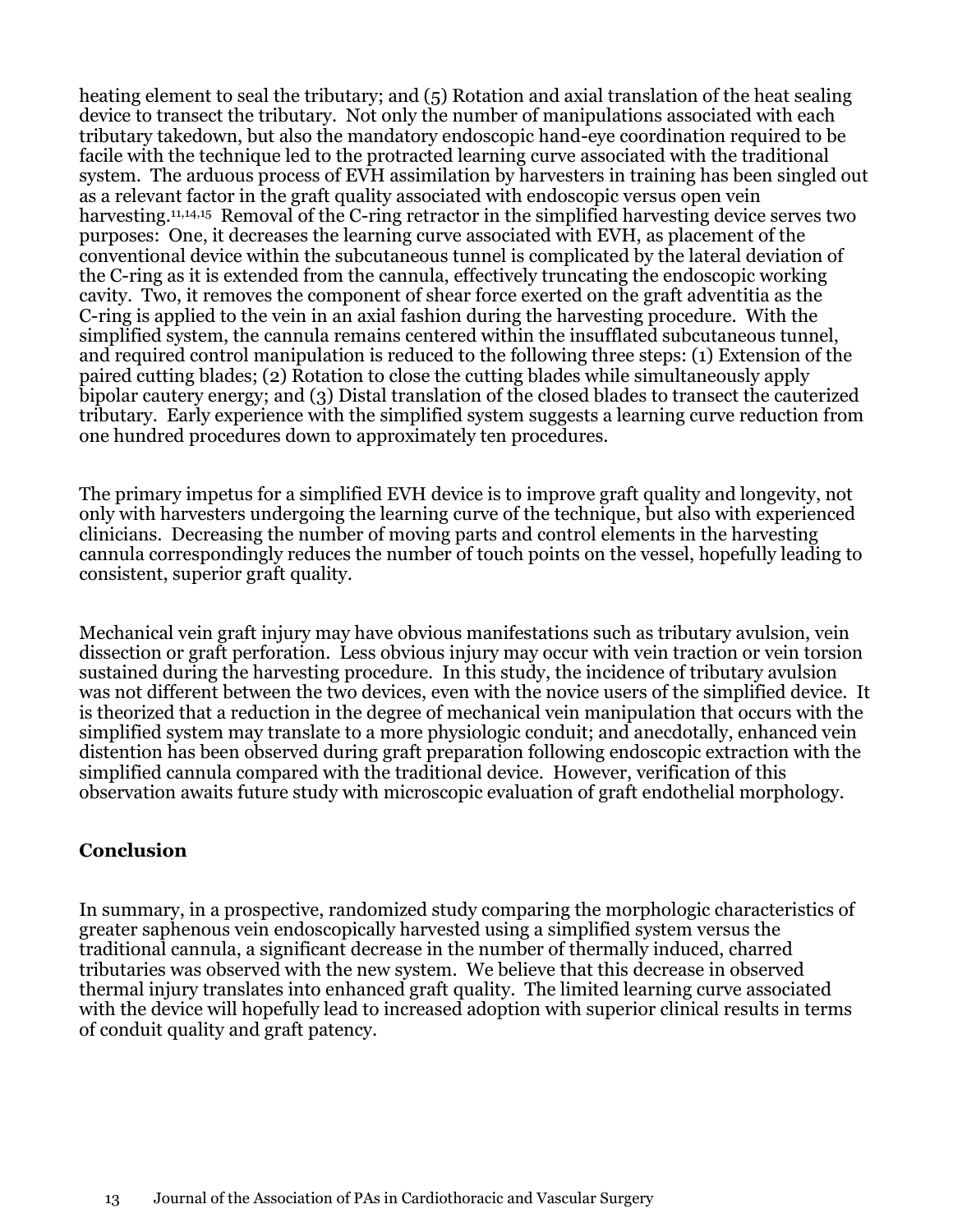### **References**

1. Allen K, Cheng D, Cohn W, Connolly M, Edgerton J, Falk V, Martin J, Ohtsuka T, Vitali R. Endoscopic Vascular Harvest in Coronary Artery Bypass Grafting Surgery: A Consensus Statement of the International Society of Minimally Invasive Cardiothoracic Surgery (ISMICS) 2005. Innovations (Phila). 2005;1(2):51-60.

2. Lopes RD, Hafley GE, Allen KB, Ferguson TB, Peterson ED, Harrington RA, Mehta RH, Gibson CM, Mack MJ, Kouchoukos NT, Califf RM, Alexander JH. Endoscopic versus open vein-graft harvesting in coronary-artery bypass surgery. N Engl J Med 2009;361:235-244.

3. Sastry P, Rivinius R, Harvey R, Parker RA, Rahm AK, Thomas D, Nair S, Large SR. The influence of endoscopic vein harvesting on outcomes after coronary bypass grafting: a metaanalysis of 267,525 patients. Eur J Cardiothorac Surg 2013;44(6):980-989.

4. Meyer DM, Rogers TE, Jessen ME, Estrera AS, Chin AK. Histologic evidence of the safety of endoscopic saphenous vein graft preparation. Ann Thorac Surg 2000;70:487-493.

5. Utley JR, Thomason ME, Wallace DJ, Mutch DW, Staton L, Brown V, et al. Preoperative correlates of impaired wound healing after saphenous vein excision. J Thorac Cardiovasc Surg 1989;98(1):147-149.

6. Wipke-Tevis DD, Stotts NA, Skov P, Carrieri-Kohlman V. Frequency, manifestations, and correlates of impaired healing of saphenous vein harvest incisions. Heart Lung 1996;25 (2):108-116.

7. Au WK, Chiu SW, Sun MP, Lam KT, Lin MF, Chui WH, Yeung CL, Cheng LC. Improved leg wound healing with endoscopic saphenous vein harvest in coronary artery bypass graft surgery: a prospective randomized study in Asian population. J Card Surg 2008;23(6):633- 637.

8. Kiaii B, Moon BC, Massel D, Langlois Y, Austin TW, Willoughby A, Guiraudon C, Howard CR, Guo LR. A prospective randomized trial of endoscopic versus conventional harvesting of the saphenous vein in coronary artery bypass surgery. J Thorac Cardiovasc Surg 2002;123:204-212.

9. Andreasen JJ, Nekrasas V, Dethiefsen C. Endoscopic vs open saphenous vein harvest for coronary artery bypass grafting: a prospective randomized trial. Eur J Cardiothorac Surg 2008;34(2):384-389.

10. Eid RE, Wang L, Kuzman M, Abu-Hamad G, Singh M, Marone LK, Leers SA, Chaer RA. Endoscopic versus open saphenous vein graft harvest for lower extremity bypass in critical limb ischemia (CLI). J Vasc Surg 2014;59(1):136-144.